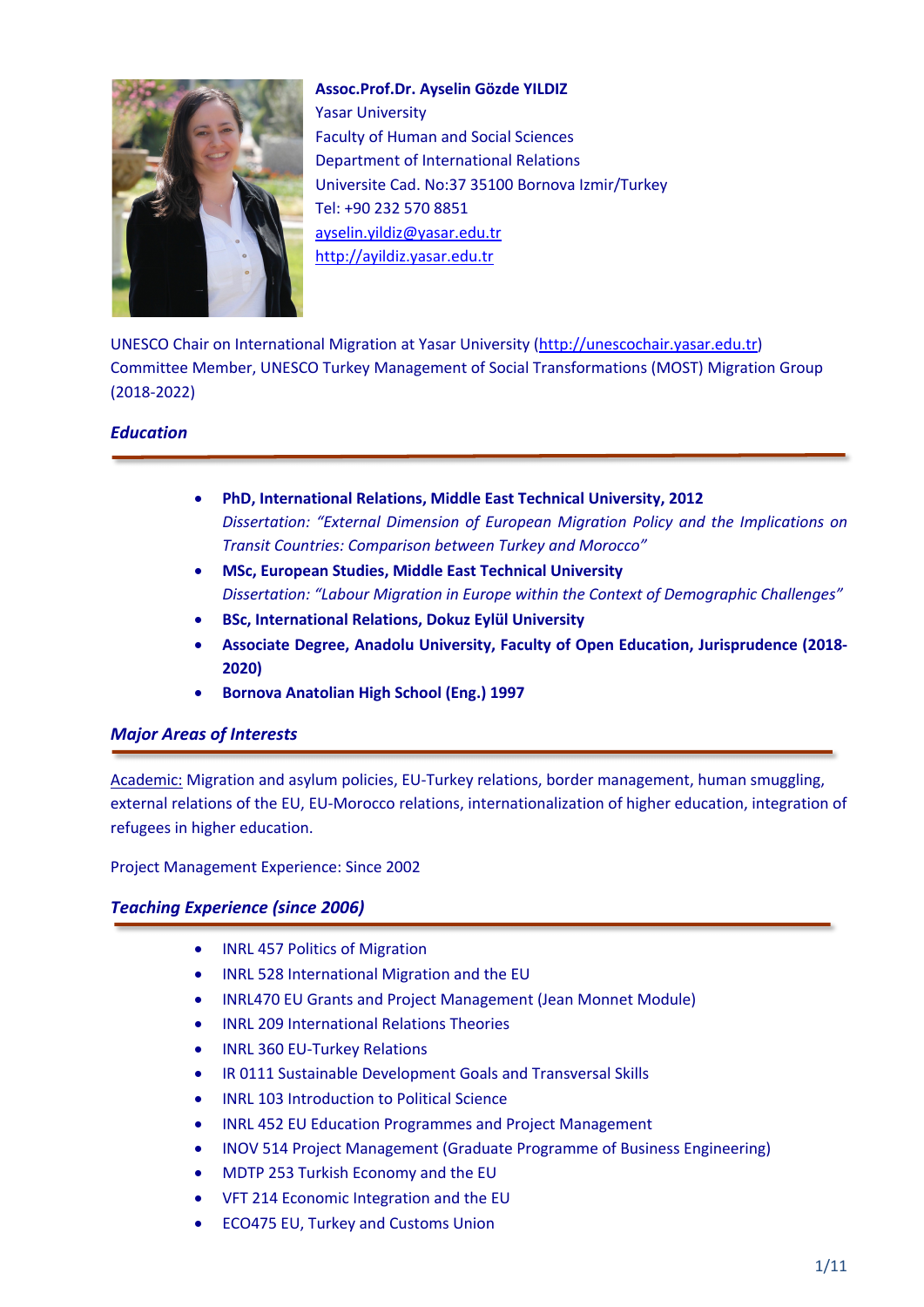#### **Book (Monograph)**

Yıldız, A. (2016). "The European Union's Immigration Policy: Managing Migration in Turkey and Morocco". Palgrave Macmillan. London. http://www.palgrave.com/gp/book/9781137586988

*The book is nominated by Palgrave for the "Best Book Price 2016" of UACES.* 

### **Book (Edited)**

Yıldız, A. (ed.) (2019). "Integration of Refugee Students in European Higher Education: Comparative Country Cases". Izmir: Yasar University Publications, ISBN: 987-975-6339-71-8.

### **Book Chapters**

- Yıldız, A. "Access and integration of refugees to higher education in Turkey: policy and institutional level analysis". In Dympna Devine and Nihad Bunar (eds.), Research Handbook on Migration and Education, Edward Elgar, *forthcoming*.
- Kirişçi K. and Yıldız A. "Turkey's Migration Management Regimes". In Alpaslan Özerdem and Ahmet, Erdi Ozturk (eds.), A Companion to Modern Turkey's Centennial, Edinburgh: Edinburgh University Press, *forthcoming*.
- Turhan, E. and Yıldız, A. (2022). "Turkey's external differentiated integration with the EU in the field of migration governance: the case of border management". In Benjamin Leruth, Stefan Gänzle and Jarle Trondal (eds.), The Routledge Handbook of Differentiation in the European Union, New York: Routledge. (open access).
- Yıldız, A. (2022). "Göç/Migration", "Göçmen/Migrant", "Sığınmacı/Asylum Seeker", "Mülteci/Refugee". in Yekta Saraç (ed.), Sosyal Bilimler Ansiklopedisi, Ankara: TUBITAK, 978-605-312-431-3.
- Yıldız, A. and Üstübici, A. (2020). "Emek Göçü, Sınırlar ve COVID-19 Pandemisi/ Labour migration, borders and COVID-19 Pandemic" (Eds. Elif Uzgören ve Arıkan Acar). Küreselleşmenin Krizi, Pandemi ve Uluslararası Siyaset/Crisis of Globalization, Pandemic and International Politics. Nobel Yayınevi: Ankara, ss.133-164.
- Yıldız, A. (2020). "AB-Türkiye İlişkilerinde Geri Kabul Süreçleri: Kurumsal Yaklaşım ve Uygulamalar/Readmission processes in EU-Turkey relations: Theoretical Approach and Practice". (Ed.Songül Sallan Gül, Saniye Dedeoğlu ve Özlem Kahya Nizam). Türkiye'de Göç, Göçmenlik ve Sosyal Uyum/Migration, Being Migrant and Integration. Bağlam Yayıncılık, ss.123-146.
- Yıldız, A. (2019). "Turkey".(Ed. Ayselin Yıldız). Integration on Syrian Students to Turkish Higher Education. Izmir: Yasar University Publications.
- Yıldız, A. (2018). "Political Economy of Morocco: Is the EU Anchor for Neo-Liberal Restructuring". in Political Economy of Muslim Countries, Özgür Ünal Eriş and Ahmet Salih İkiz (eds.). UK: Cambridge Scholars Publishing. pp.80-102.
- Yıldız, A. (2016). "Activity Planning, Resource Planning and Budget". In Toker, H.,İnceoğlu Ç., Yıldız, A. Ozerim, G., Koçtaş Ö. (Ed.). Proje Tasarımı, Bilim Kültürü Serisi, Açık Ders Kitabı, İzmir ISBN:978-975- 6339-52-7.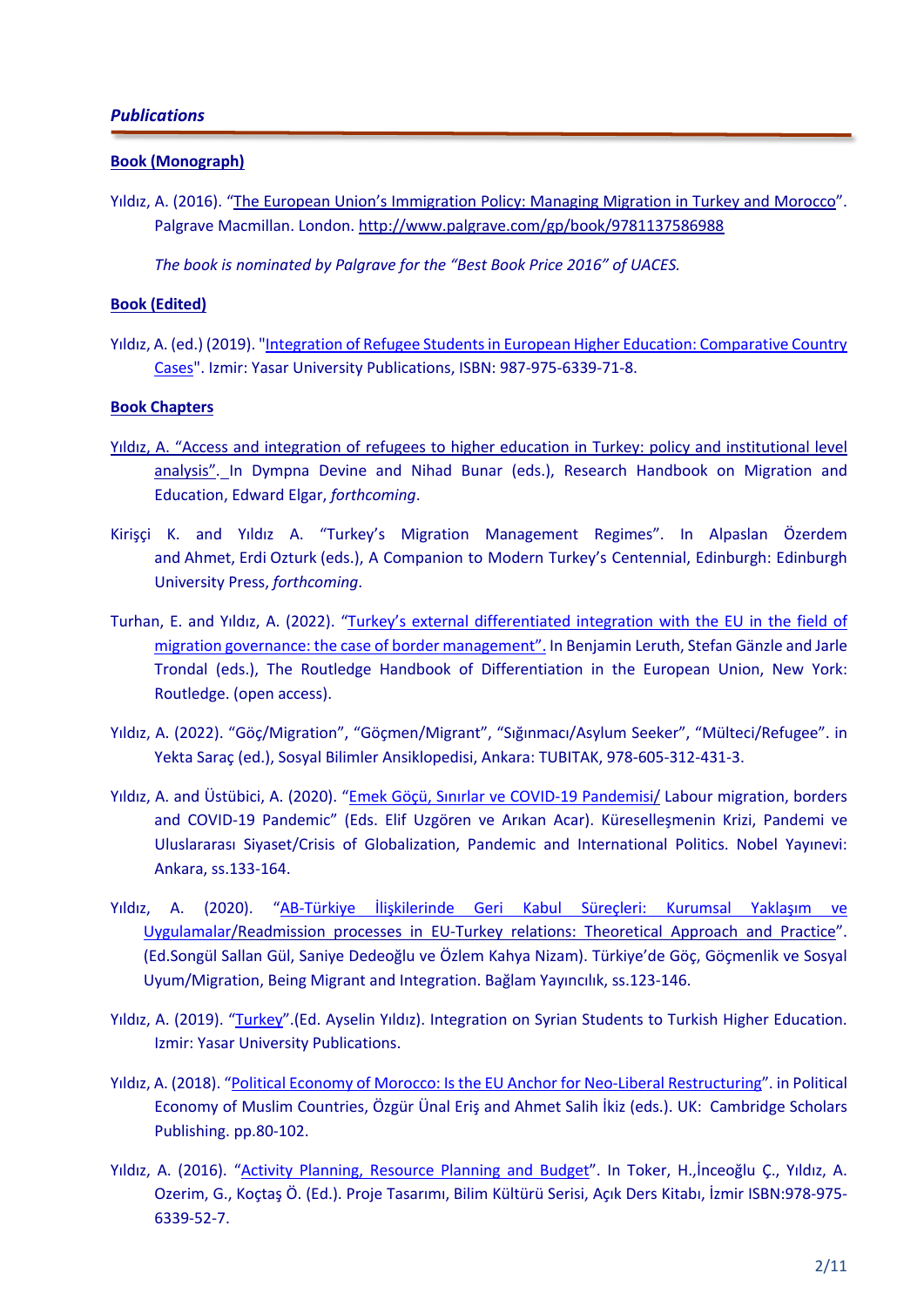- Türker, D., Yıldız, A. (2015). "Göçmenlerde Sosyo-Psikolojik Entegrasyon Analizi" *(Socio-Psychological Integration Analysis for Migrants)*, Şeker, B.D., Göregenli, M., Sirkeci, İ. (Ed.), *Türkiye'de Göç, Kültürleşme ve Uyum*. UK: TPLONDON.
- Türker, D., Özerim, G., Yıldız, A. (2014). "Social Entrepreneurship in Turkey: Challenges and Opportunities". Parra C. (Ed.) *Crisis y Economia Solidaria*, Spain: JB Bosch Editor (pp.163-179).
- Yıldız, A., Özerim, G. (2013) "Corporate Social Responsibility in the European Context". In Turker, D., Toker, H. (Ed.). *Contemporary Issues in Corporate Social Responsibility*. USA: Lexington Books.
- Yıldız, A. (2013). "Theoretical Analysis of Turkey-EU relations after the Lisbon Treaty: Alignment through 'Europeanization' or 'Differentiated Integration'?". In Hursoy, S. *Turkey's Quest for the EU: Membership Towards 2023*. Izmir: Ege University Publications.
- Yıldız, A. (2013). "European Corporate Governance Institute". In Idowu, S.O.; Capaldi, N.; das Gupta, A.; Zu, L. (Eds.). *Encyclopedia of Corporate Social Responsibility*. Verlag Berlin Heidelberg, pp.1095-1097.
- Yıldız, A. "European Urban Charter 1992 and 2008". In Idowu, S.O.; Capaldi, N.; das Gupta, A.; Zu, L. (Eds.). *Encyclopedia of Corporate Social Responsibility*. Springer-Verlag Berlin Heidelberg, pp.1104-1111.
- Oskam, A., Longworth N., Yıldız, A. (June 2005). "Turkey's Economy and Regional Income Distribution". in Oskam, A. and Burrell, A. (eds). *Turkey in the European Union: Implications for Agricultural, Food, and Structural Policy*. UK: CABI Publications.
- Yıldız, A., (2007). "Theoretical Analysis of European Enlargement: Rationalism and Constructivism". in Demiray, M.,İnanç, H., (ed). *The Changes and Transformations in the Socio-Economic and Political Structure of Turkey within the EU Negotiations*. Ankara: Ekin Basım.
- Yıldız, A. (2003)."Demography Challenges Welfare in Italy: Is Immigration a Solution? Case of Pension System" in Burgio, G., (ed). *Researching Europe: The European Integration by the View of Young Researchers*. Ankara: METU Press.

#### **Journal Articles**

- Yıldız, A. and Turhan, E. (2022, *forthcoming*). "Entegre Sınır Yönetimi ve FRONTEX ile İlişkiler Bağlamında Türkiye'nin AB ile Harici Farklılaştırılmış Entegrasyonu". İstanbul Ticaret Üniversitesi Sosyal Bilimler Dergisi.
- Kirişci, K. and Yıldız, A. (*forthcoming*). Turkey's century long asylum policies: Institutions, laws, and practices.
- Yıldız, A. and Izmirlioglu, A. (2022). "Türkiye'de yaşayan uluslararası koruma ve geçici koruma statüsündeki yabancıların çalışma izni, iş sözleşmeleri, diploma denklik ve meslek icrasına ilişkin durumlarının hukuki açıdan değerlendirilmesi". *Ankara Üniversitesi Hukuk Fakültesi Dergisi*, 71 (1), 25-63.
- Yıldız, A. (2021). "Brexit, Göç ve Avrupa Bütünleşme Süreci". *Ankara Avrupa Çalışmaları Dergisi,* 20, Special issue on Brexit, 69-94 (ESCI).
- Yıldız, A. (2020). "Impact of the EU–Turkey Statement on Smugglers' Operations in the Aegean and Migrants' Decisions to Engage with Smugglers", *International Migration*, 59 (4), 141-157. (SSCI)
- Yıldız, A. (2017). "Göç ve Entegrasyon Politikalarında Vatandaşlık" *(Citizenship, Migration and Integration Policies) Göç Araştırmaları Dergisi.* 3 (1)*,* pp.36-67.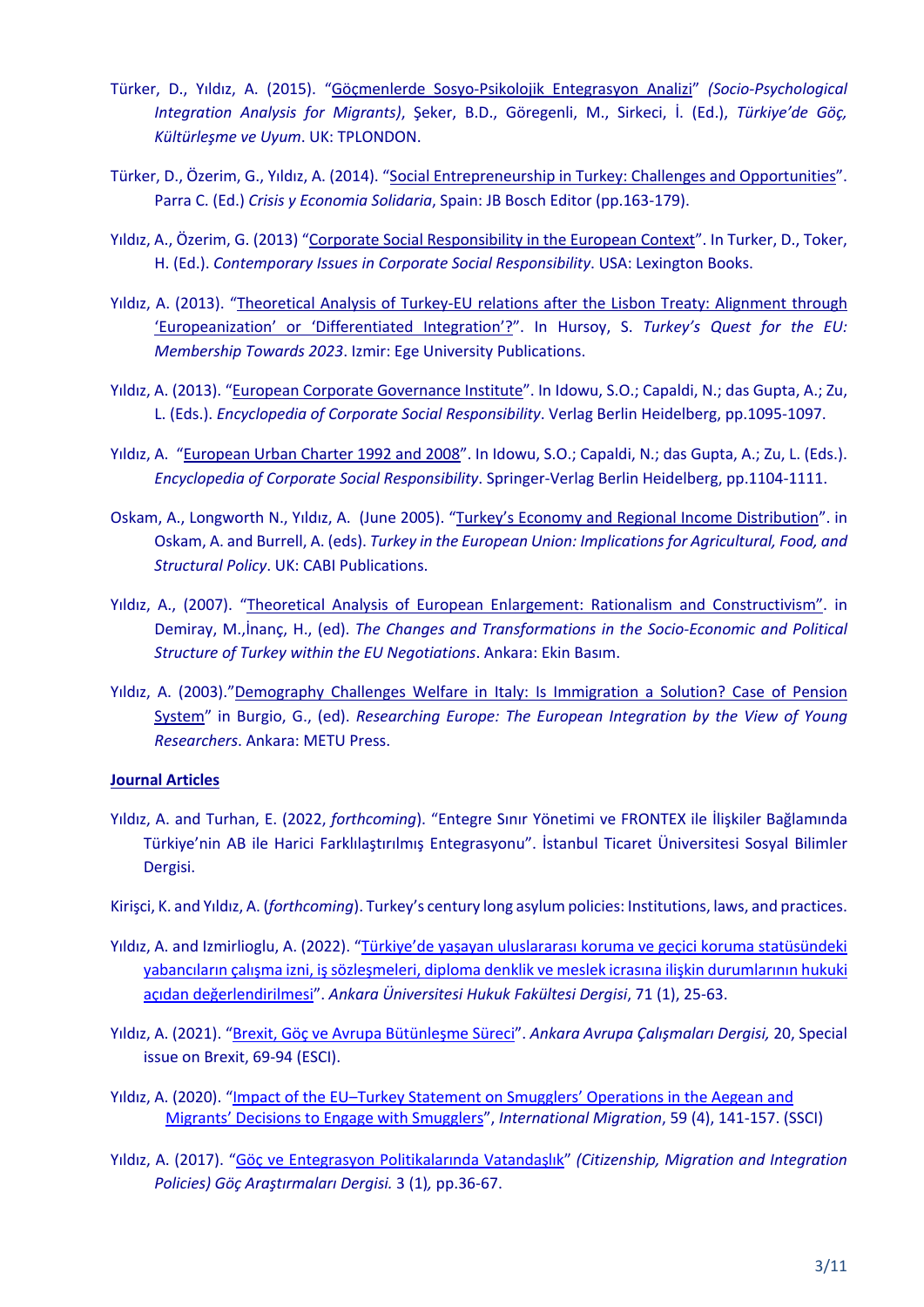Yıldız, A., Uzgören, E. (2016). "Limits to Temporary Protection: Non-camp Syrian refugees in Izmir, Turkey". *Southeast European and Black Sea Studies*, 16 (2), pp.195-211 (SSCI)

Yıldız, A. (2008). "Incorporating Migration to the European Neighborhood Policy under Demographic Challenges". *Journal of Yasar University*. 9 (3).

## **Research Reports**

- Toker, H. and Yıldız, A. (2022, April). "Gender Equality and Social Cohesion in Iraq", Yasar University UNESCO Chair on International Migration Report Series 2.
- Yıldız, A. and Genc, C. "Women Refugees and Internally Displaced Persons in Iraq". Yasar University UNESCO Chair on International Migration Report Series 2.
- Yıldız, A. (2021). "Göçmen ve Sığınmacılarla Çalışanlar için Kültürlerarası İletişim/Intercultural communication for service providers working with migrants and asylum-seekers". Kader, Y. Karma Göç ve Göçmen Hakları Kılavuzu. IOM Turkey: Ankara
- Yıldız, A. (2020). "Country of Origin Booklet", IOM Turkey: Ankara.
- Yıldız, A. (2019). "Suriye Uyruklu Öğrencilerin Yükseköğretime Katılımları" *(Integration of Syrians in Higher Education in Turkey)*. Izmir: Yasar University Publications, ISBN: 978-975-6339-76-3.
- Yıldız, A. (2018). "Needs Analysis Report of Readmission Centers", Directorate General Migration Management, Ankara.
- Yıldız, A. ve Bartan, A. (2018). "Tarımda Mevsimlik Göçmen ve Mülteci İşçiler: Çalıştay Raporu" *(Workshop report on Seasonal Migrant/Refugee Workers in Agriculture)*, ISBN: 978-975-6339-73-2.
- Yıldız, A. "Perception of Smuggling Business and Decision-Making Processes of Migrants". International Organization for Migration (IOM), July 2017, Ankara.

## **Policy Brief Series Editor**

Editor, UNESCO Chair on International Migration Policy Brief Series, published at least 3 times in a year ISSN: 2619-9440.

## **Policy Briefs**

Selin Sivis and Ayselin Yıldız. (July 2009). "Syrian Refugees' Engagement in the Local Labour Market in Izmir, Turkey: Perspectives of Employers and Evidence-Based Policy Recommendations". Policy Brief 2(1). Yasar University UNESCO Chair on International Migration (ISSN: 2619-9440).

## *International Conference Proceedings & Presentations*

- Ebru Turhan and Ayselin Yıldız, "Turkey's External Differentiated Integration with the EU in the Field of Migration Governance: The Case of Border Management", ECPR General Conference, August 31, 2021.
- Dolf te Lintelo and Ayselin Yıldız, "Impacts of COVID-19 pandemic on informal jobs and housing conditions among citizens and refugees: The Case of İzmir", Citizenship in Pandemic Times, University of Edinburgh, June 11, 2021.
- İbrahim Zincir, Tohid Ahmed Rana, Ayselin Yıldız, Dilaver Arıkan Açar. (2019) "Developing Integration Policy for Refugees through Mobile Phone Data Analysis". Data for Refugees Challenge Workshop Proceedings.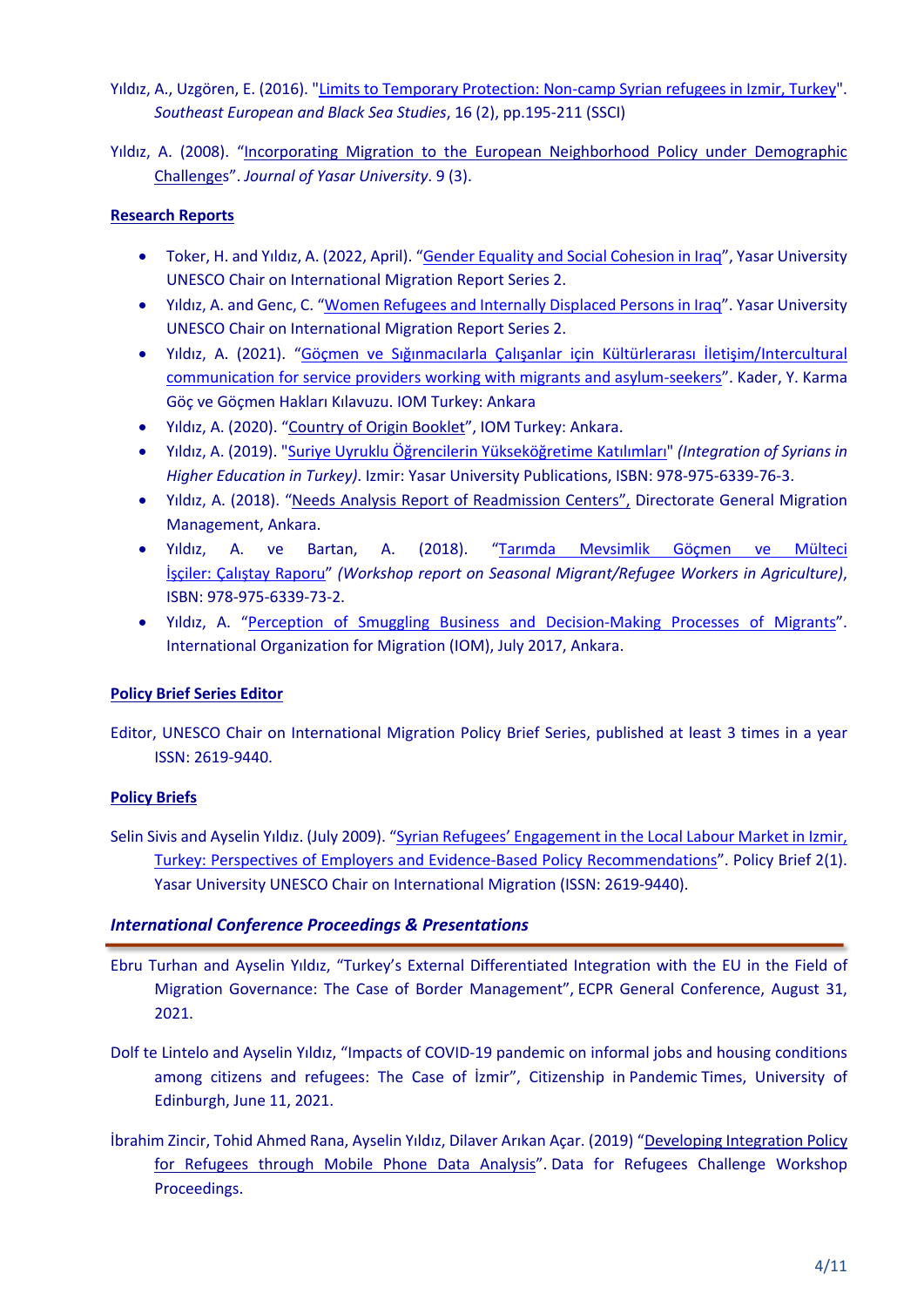- Yıldız, A. "Migration and Diaspora Policy in EU-Turkey Relations: Latest Trends and Impact", 6th Joint Conference: New political challenges for Germany, Turkey and the EU 2019, Turkish-German University, May 3, 2019.
- Yıldız, A., Siviş, S. *"*Inclusion or exclusion from Turkish Labour Market: An Ethnographic Analysis of Syrians in Izmir", World Congress for Middle Eastern Studies, Seville, Spain, July 19, 2018.
- Yıldız, A. "Strengthening the Evidence Base on Migrant Smuggling", Regional Conference on Counter Migrant Smuggling: Innovative Ideas and Supporting New Models of Cooperation, Government of Turkey and IOM, Istanbul, July 6, 2018.
- Yıldız, A., "From regional crisis to policy formulation: Repercussions of refugee crisis on EU-Turkey Relations", Fifth Global International Studies Conference, Taipei Taiwan, 1-3 April 2017.
- Yıldız, A., "Turkey's Evolving Immigration Policy and its Implications on Turkey-EU Relations", 2nd Turkish-German Frontiers of Social Science Symposium 2016 "Forced Migration: Structures, Actors, Processes" November 24 – 27, 2016, Gelsenkirchen, Germany.
- Yıldız, A., "Policy and Politics of European Migration Crisis: Insights from a Field Research in Izmir (MEDMIG Project)". International Symposium on "Refugees and Migrants: A Global Problem or an Asset". Association of Academies and Societies of Sciences in Asia (AASSA) & Türkiye Bilimler Akademisi (TUBA), 20-23 October 2016, Ankara.
- Yıldız, A., "Understanding the Migration Challenge: MEDMIG Project Research Findings", Yeditepe University, October 10-11, 2016.
- Yıldız, A., Eralp, A. "Rethinking the Asylum Policies in the EU: Lessons from Syrian Crisis". EUSA, 5-7 March 2015, Boston.
- Türker, D., Altuntas, C., Yıldız, A.G., Toker, H. (2015) (ed). Proceedings of International Conference on Social Responsibility Education and Practices (SREP), 3-5 July 2014, Yasar University, Izmir / Turkey. Yasar Universitesi/Meta Basim: Izmir.
- Yıldız, A., "Turkey's Changing Foreign Policy in the Middle East and its Implications on the Management of Migration Practices in Turkey" FLASCO-ISA Joint International Conference. Buenos Aires, 23-25 July 2014.
- Türker, D., Özerim, G., Yıldız, A. Social enterprises in a developing country context: Analysis of social entrepreneurship models in Turkey. International Conference on Entrepreneurship IEC 2014. Istanbul Aydın University, Istanbul/Türkiye, 15-16 May 2014, Conference Proceedings, pp.117-129.
- Yıldız, A., "Conceptualization of External Dimension of EU Immigration Policy: Case of Turkey". ISA Annual Conference, San Francisco, April 6, 2013.
- Yıldız, A., Third Pan-European Conference, ECPR, "Incorporation of the Migrants into the European Social Policy", Istanbul Bilgi University, 21-23 September 2006.
- Yıldız, A., "Analysis of European Integration: Towards a Constructivist Europe?" International Symposium on the Changes and Transformations in the Socio-Economic and Political Structure of Turkey within the EU Negotiations, Dumplupınar University & Zentrum für Turkeistiftung-Uni.Essen Duisburg, Kütahya, 16-18 March 2006.
- Yıldız, A., "Enlargement and Migration", Second-Pan European Conference on EU Politics, ECPR. Bologna, Italy, 24-26 June, 2004.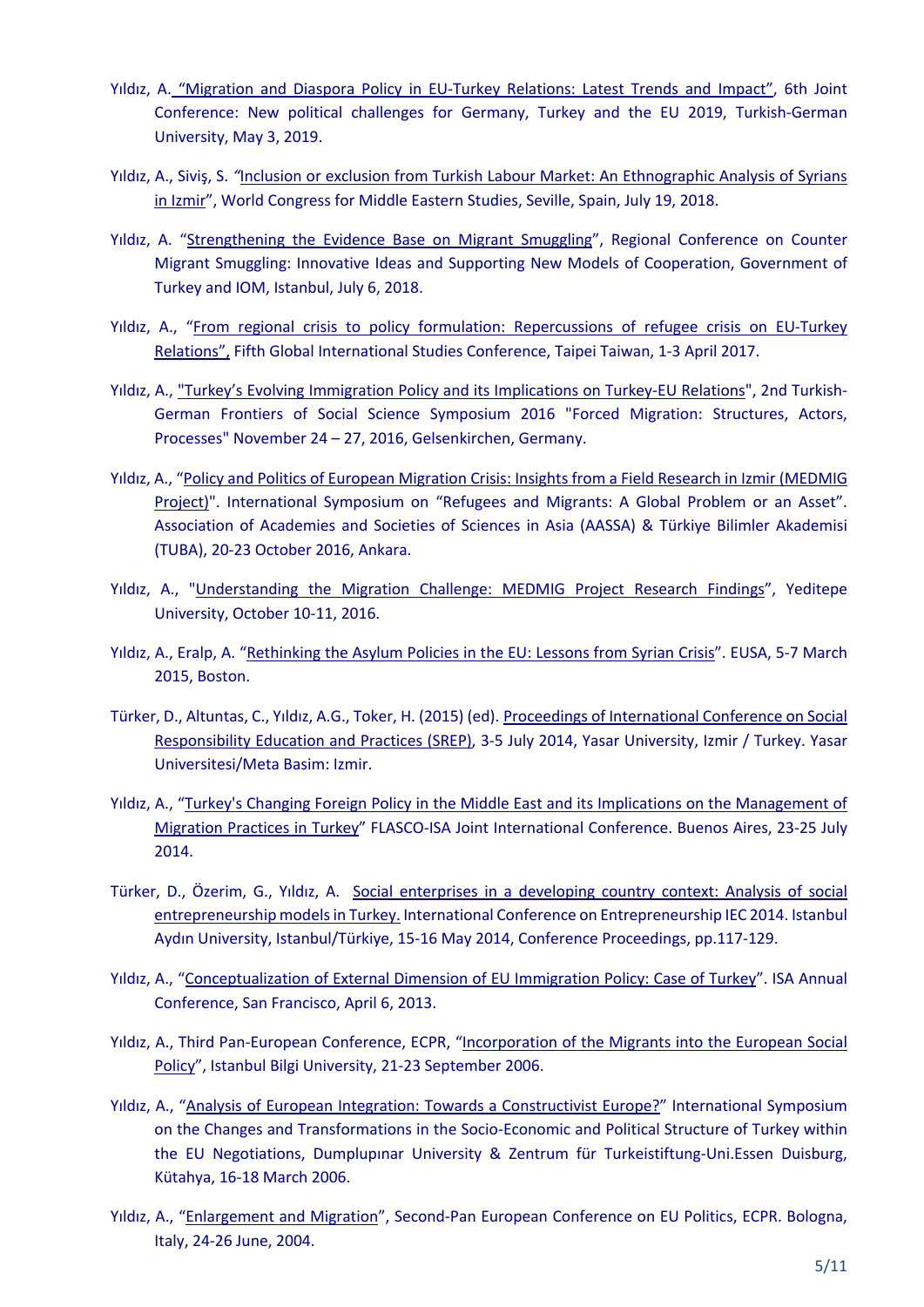- Yıldız, A., "Labour Migration and its Implications in the future of Europe under the Demographic Challenges" Third METU Conference on International Relations, Europe in a Changing World, Ankara, 24-26 May, 2004.
- Yıldız, A., "Comparative Analysis of European and American Perceptions in the Middle East: Towards a New Transatlantic Relationship", Second METU Conference on International Relations, 23-25 June, 2003.

# *Panel/Workshop/Seminar Presentations*

- Panel: "Migration cooperation in EU-Turkey Relations: 'To Coda'", May 10, 2022, Yasar University
- Workshop: "Protracted urban displacement and incremental housing infrastructures in Torbali, Turkey", Utrecht University Department of Human Geography & Spatial Planning, February 18, 2022.
- Seminar: "Migration and Izmir: The Urban-Rural Nexus", Yasar University, WHIT Research Project Findings, November 19, 2021.
- Panel: "Migration Governance in Turkey: Persistent Policy Themes and Evolving Models" in "Migration Governance: New Challenges and Sustainable Pathways", UNESCO MOST Committee, March 25, 2021.
- Panel: "COVID-19 Pandemic and Impact on Migration Governance", UNESCO MOST Committee, December 18, 2020.
- Panel: "From temporary protection to citizenship: Legislation and Practice", IGAM Academy, October 22, 2020.
- Panel: "External Differentiated Integration: Implications on Turkey's Border Management", *Migration Politics in Turkey: Borders and Integration,* Istanbul Ticaret University, MIREKOC, December 16, 2019
- Workshop: "Migration Research in Turkey: Implications of EU Policies and Responses from the Field" (with Ebru Turhan), November 29, 2019.
- Workshop: "Integration of Syrian students in Higher Education", Gaziantep University, November 1-2, 2019.
- Panel: "Working with Translators in Migration Field", Yaşar University Translation Club , March 8, 2019.
- Workshop: "Syrians under temporary protection in Torbalı", March 5, 2019, Torbalı District Governor, Turkish Red Crescent Izmir Community Center.
- Workshop: "Global Compact on Migration: Who is in, who is out, why?", Turkish-Japanese Joint Research Workshop, February 19, 2019, İzmir.
- Workshop: "Integrating Refugees into Turkish Higher Education System", December 5, Izmir.
- Seminar: "Integration, Citizenship and Conceptual Debates", December 27, 2018, Turkish Red Crescent İzmir Community Center.
- Panel: "The role of phycology in migrant interviews and the need for multi-disciplinary approach". 3. Izmir Nuri Bilgin Psychology Days, May 25, 2017.
- Panel: "Migration as a Challenge in EU-Turkey Relations", Yasar University, May 9, 2016.
- Seminer: "Refugee Issue and EU-Turkey Statement", Yasar University, March 28, 2016.
- Seminar: "EU Grants as Means of Supporting Research and Fostering European Networks in Turkey", A-NEST: Academic Network for European Studies, Yasar University, October 23, 2015.
- Seminar: "Internationalisation of Higher Education", International Cultures Day, March 4, 2014.
- Seminar: "Entrepreneurship in Europe" Ege University, October 20, 2013.
- Panel: "The Reflections of the Transformations in Turkish Foreign Policy to the Migration and Asylum Practices in Turkey" (with Gokay Ozerim), Ege University, May 9, 2013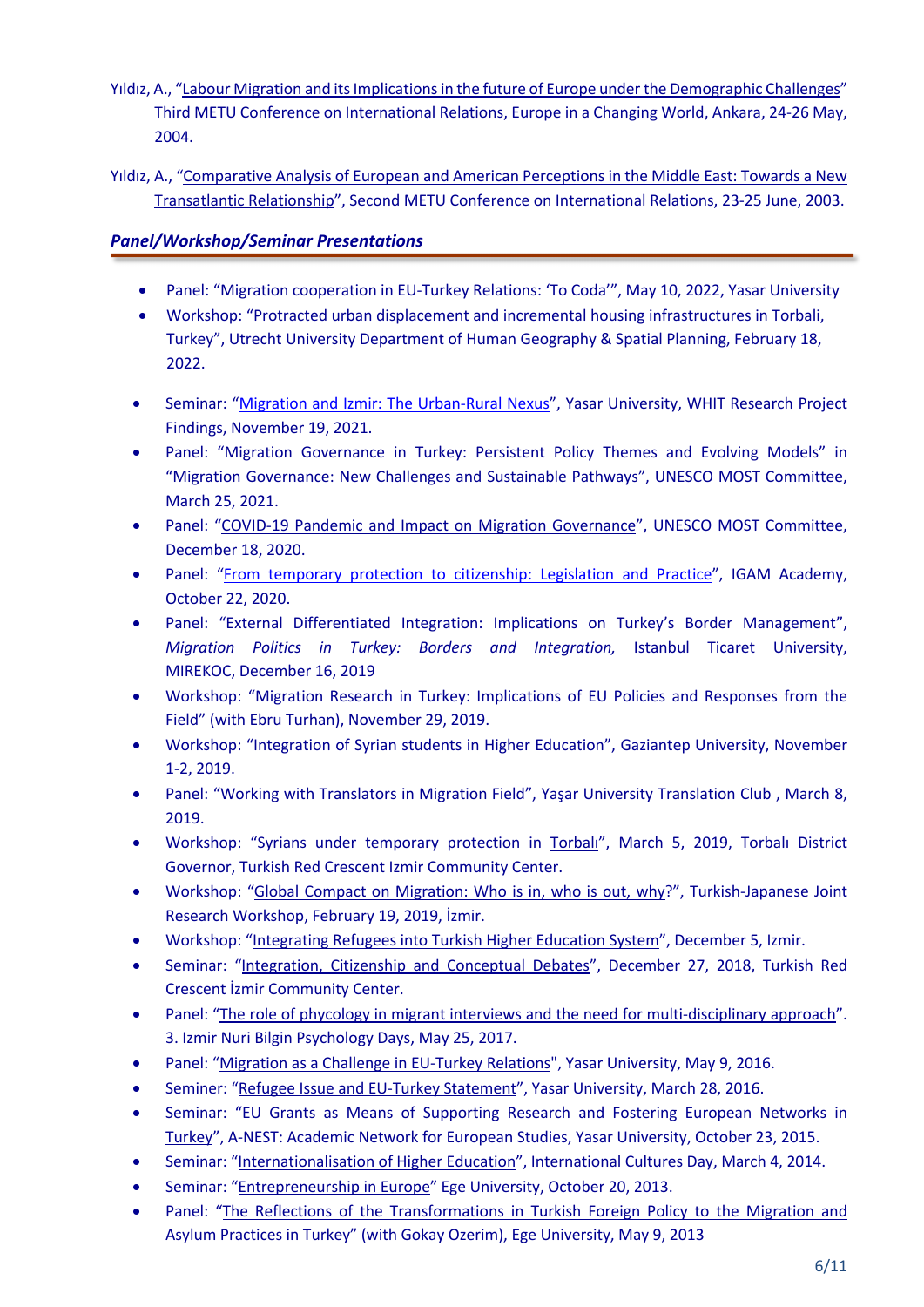- Panel: "Challenges for the Enlarged Europe", Migration Trends and Visa Policy in Turkey, Austrian Institute for International Affairs, 8-9 May 2008.
- Panel: "Incorporating Migration to the European Neighborhood Policy under Demographic Challenges" Migration Flows, Sustainable Development and Neighbourhood Policy in the New EU Countries, University of Genoa/Italy, 29 May-3 June 2007.

# *Invited Speaker*

- War and Displacement: Case of Ukraine, May 20, 2022, Lesya Ukrainka Volyn National University, Ukraine
- Push-backs in the Sea and Land, IGAM TV Migration Agenda, February 21, 2022.
- "Migration Governance in Turkey", Aegean Region Chamber of Industry", August 23, 2021.
- "Irregular Migration and Migrant Smuggling in Turkey", Suleyman Demirel University, December 24, 2020.
- "Irregular Migration Course: Migrant Smuggling", NATO Maritime Security Center of Excellence, National Defense University, October 13-15, 2020 and December 16, 2020.
- "Pandemic, Borders and Labour Migration", (with Aysen Ustibici) IGAM Migration Agenda, December 14, 2020.
- "Migrant Smuggling in Turkey", IGAM TV Migration Agenda, June 22, 2020.
- "Designing a Community Center for Migrants", Yasar University Department of Interior Architecture, September 25, 2019.
- "Migration Policies in Europe and Syria Crisis", December 19, 2019, Muğla Sıtkı Koçman University.
- "Migration and Diaspora Policy in EU-Turkey Relations: Latest Trends and Impact", Turkish-German University, May 3, 2019.
- "Controversial impacts of EU's externalization of migration policy towards Turkey: The Case of EU-Turkey Statement", Interdisciplinary Research Seminar, IEMed, April 2-3, 2019, Barcelona.
- "Policy implications of counter-migrant smuggling research", IOM Azerbaijan, 31 October-1 November 2018, Baku
- "Migration Management in Turkey: Actors and Practices", Anadolu University, Eskisehir, April 30, 2018.
- "Smart Phones: The only friend and guide of refugees on their perilous journey", Key note speech at Polytechnic Institute of Setubal, Portugal May 15, 2017.
- "Preparing project proposals for the international funding programmes", Anadolu University, March 17, 2017, Eskisehir.
- "EU Grant Programmes as an integration tool in EU-Turkey Relations". Aegean Industrialists and Businessmen Association, December 22, 2016, Izmir.
- "An Academic Perspective on Irregular Migration Movements", Association for Solidarity with Asylum Seekers and Migrants (ASAM), 15-16 December 2016.
- "Migration and Integration Policies", Izmir DG Migration Management, December 16, 2016.
- "Migration and Employment in Turkey", Assembly of European Regions, 9 November 2016.
- "Internationalisation of Higher Education in Europe: Prospects and Challenges of Forced Migration" Keynote Speaker at EAIE Spotlight Seminar on Integrating Refugees into Higher Education. 9-10 June 2016, Amsterdam.
- "Conflicts on NATO`s South-eastern Flank: Migration and Violent Extremism", NATO Allied Land Command, Izmir, May 27, 2016.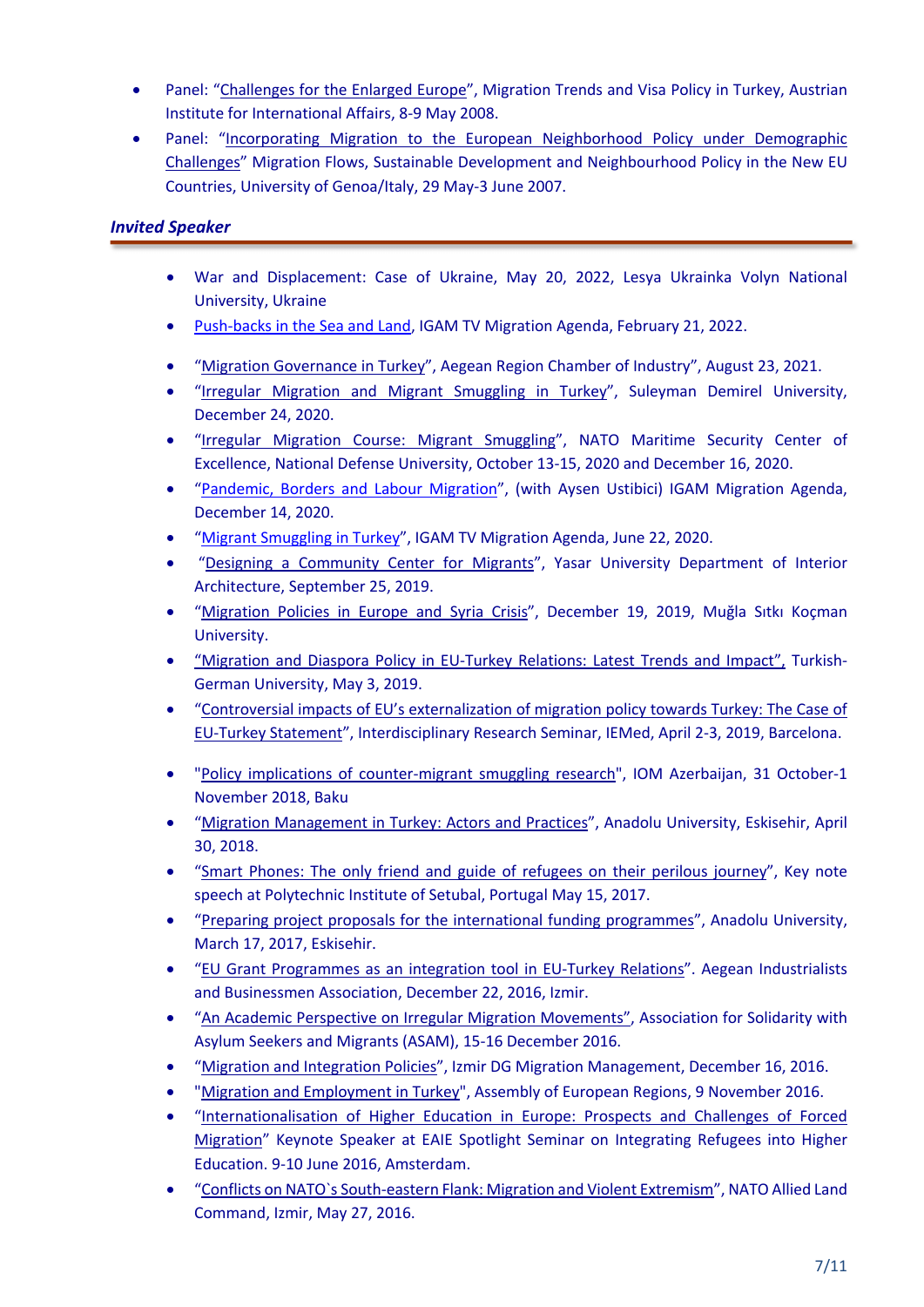- "Challenges for European Asylum Policy: People and Crisis in Limbo", DAAD (Ankara), May 24, 2016.
- "Migration as a Challenge: A New Episode in Turkey-EU Relations", International Migration and Diplomacy, Koç University MIREKOC and Turkish Ministry of Foreign Affairs Center for Strategic Research, May 18, 2016.
- "Not yet a Common asylum Policy of the EU but an External One", Middle East Technical University, March 21, 2016.
- "Refugees in Izmir in transit, stranded or settling down? Account from a key migration hub in Turkey", Oxford University, March 18, 2016.
- "Irregular Migration and Border Management", Edirne DG Migration Management, October 27, 2015.
- "Geography as Destiny: Turkey?", The World Affairs Council of Pittsburgh, March 2015
- "How should be the recognition in transcripts and diploma supplement?" Turkish National Agency, Ege University, May 7, 2013.
- "IRSES: A Real Success Story of EUGLOBAL Project" TUBITAK, November 29, 2012
- "Placements/Internships in Developing Higher Education Curriculums and New Skills for Students: Case Study of Yasar University". Seminar International Cooperation in Higher Education: An Engine for Growth, Yaşar University, October 19, 2012.
- "Yasar University as Good Practice in Using ECTS and Intensive Programme Projects" Turkish National Agency, April 8-9, 2010.

# **Invited Guest Lectures Abroad**

- **Eastern European University (Ukraine)** "PCM, Project Budget, Financial Reporting, Dissemination, Evaluation and Sustainability" 1-2 June 2017, 2 June 2018, 30 May 2019, Jean Monnet Module team member.
- **University of Peloponnese (Greece)** "Migration in the Mediterranean: Lessons from the Syrian Refugee Crisis", December 2, 2017; December 9, 2016; December 19, 2015; November 28, 2014; "Turkish Foreign Policy and Aspirations to be a Regional Power in the Med.?" December 20, 2015 and December 10, 2016; December 1, 2017, February 1, 2019.
- **Universita di Torino (Italy)**, "Migration as a Challenge in EU-Turkey Relations: Sharing Field Study Research Findings from Izmir" (MEDMIG Project Results), November 17, 2016.
- **University of Pittsburgh (USA)** Dep.of Sociology "EU's Immigration and Asylum Policy", Invited lecture; the course "Sociology of Immigration", April 16, 2015.
- **University of Pittsburgh Global Studies Center and Carnegie Mellon University (USA)**: "Turkey: A regional power within its everlasting accession quest to the EU?", March 2015.
- **University of Pittsburgh,** "Conceptualization of External Dimension of EU Immigration Policy: Case of Turkey", April 13, 2013.
- **University of Rome Tor Vergata (Italy)**, "The future of energy policies in Europe", June 2008.
- **Artevelde Hogeschool (Belgium)**, "European Enlargement and Turkey", "Terrorism" and "Armenian Issue", 6-10 December 2010 and 16-20 April 2007.
- **University of Applied Sciences, Hochschule Bremen (Germany)**: "Preparing and monitoring EU funded projects" November 2006.
- **Zaragoza University (Spain)**, "EU-Turkey Relations", May 2006.
- **University of Rome, La Sapienza (Italy)**, "Prospects for the Accession of Turkey to the EU", June 5, 2003.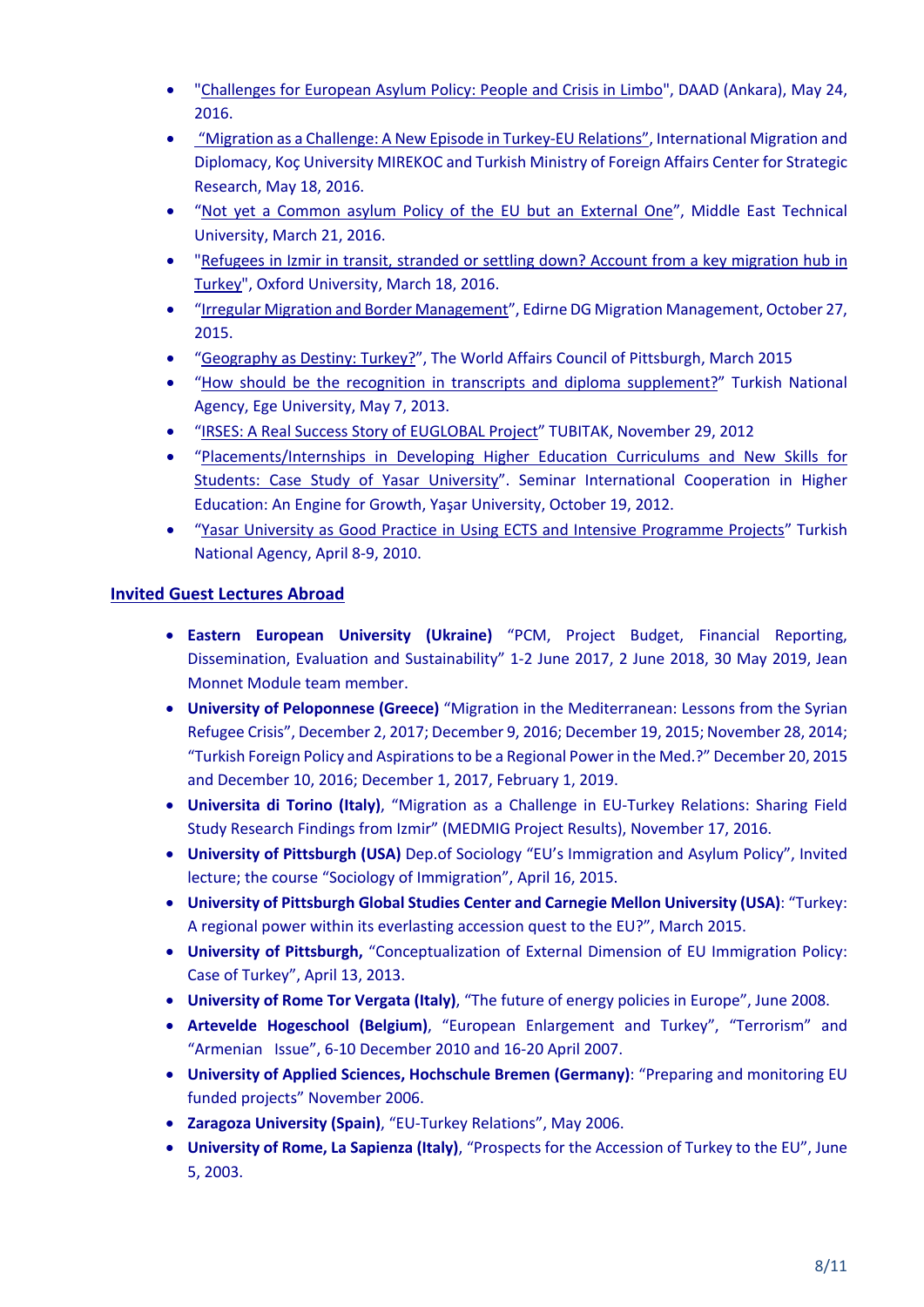## *Selected Given Trainings*

Presidency of Migration Management (PMM), Turkey

• Training on Developing Intercultural Communication Skills

IOM Turkey's Trainings on:

- Strengthening the administrative capacity of readmission centers in Turkey
- Combatting migrant smuggling and human trafficking
- Intercultural communication
- Rescue operations in the Mediterranean
- Irregular Migration and Border Management in the EU
- Country of Origin Information: Morocco.

Council of Europe Trainings on:

- Child-friendly information for children in Migration
- Training on Identification of Victims of Human Trafficking in the Context of Migration and Border management

Trainings on Project Planning and Management:

- Izmir DG Migration Management, 27-28 April 2017
- Aegean Exporters' Union, October 2015
- Yasar University, all faculties, Jean Monnet Module Application, December 2014
- Akdeniz University Faculty of Communication, December 2014
- Urla Municipality City Council, November 2014
- Yasar University Faculty of Architecture, September 2014
- Yasar University, all faculties, March 2014
- International Office Staff of Turkish Universities, February 2014
- Dokuz Eylul University, Graduate Programme of Education Sciences, October 2013
- Nevsehir Governorship EU Center, September 2011

#### "Preparing project proposals for Erasmus+ Strategic Partnership Programme"

- Gazi University, February 17, 2015
- Marmara University, February 20, 2015
- Dokuz Eylul University, February 24, 2015
- Çukurova University, February 27, 2015

#### "Bologna Process at Higher Education Institutions"

- Osmaniye Korkut Ata University, March 11-12 2013
- Ondokuz Mayıs University, May 28-30, 2013
- Marmara University, April 16, 2013
- Kültür University, April 17, 2013
- Dicle University, October 1, 2013
- Atatürk University, October 24-25, 2013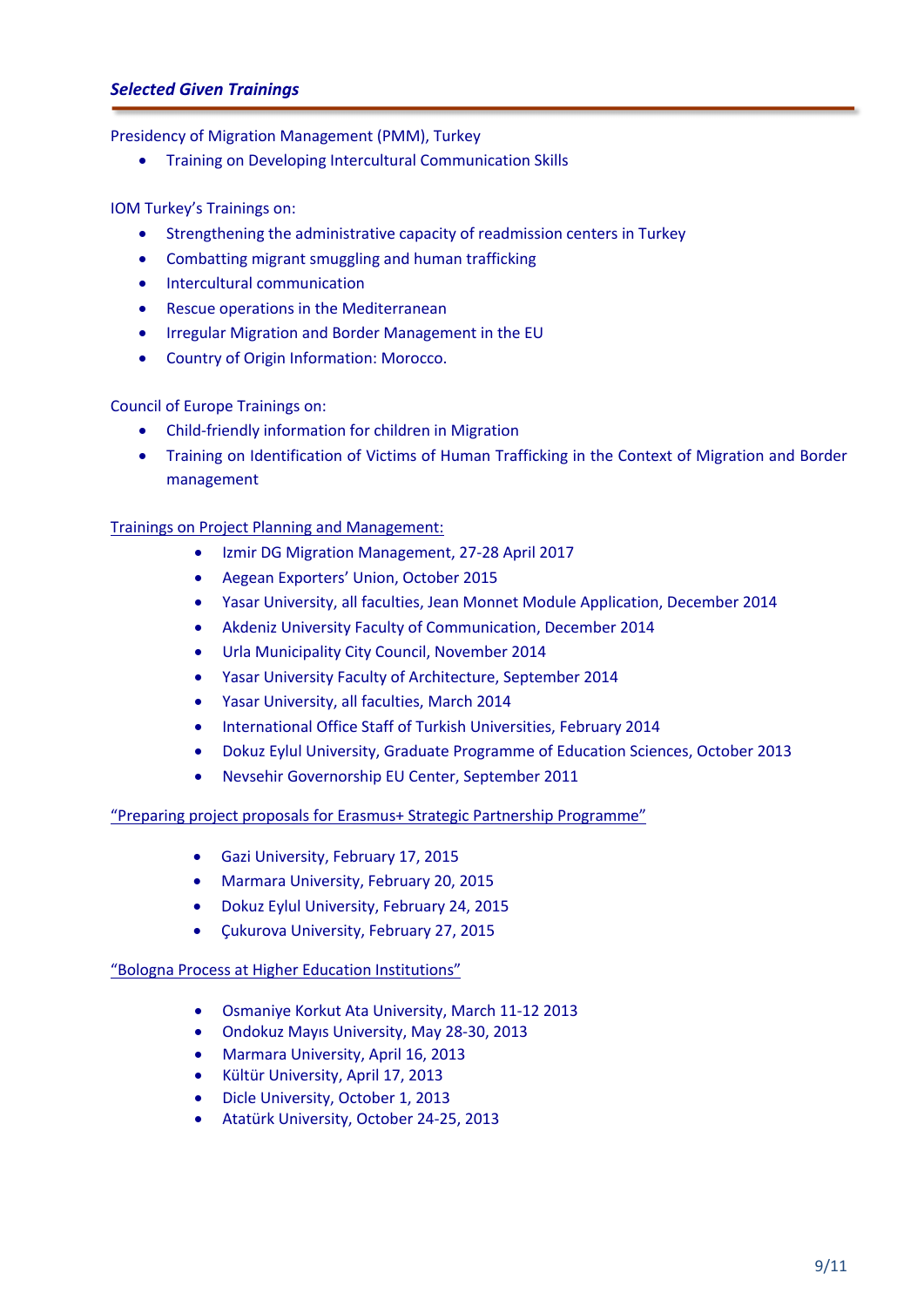- "SAĞLIĞIM", Funded by EU Sivil Düşün Programme
- "Wellbeing, Housing, and Infrastructure in Turkey" (WHIT), Funded by British Academy
- Team member, Jean Monnet Chair on "Sustainable, inclusive and smart development in terms of decentralization: EU experience", Ukraine
- "Integrating Syrians into Turkish Higher Education through Recognition of Qualifications", Coordinator, 2018-2019 (HOPES MADAD Programme)
- "Needs Analysis Research for Readmission Centers in Turkey", PMM, 2018
- "Inclusion in or Exclusion from Turkish Labour Market? An Ethnographic Analysis on Syrian refugees in Izmir", Coordinator, August 2017-February 2018, Yasar University Research Project (BAP)
- "Perception of Smuggling Business and on Decision Making Processes of Migrants" IOM, 2016-2017, Academic Coordinator, 2016-2017
- "Unravelling the Mediterranean Migration Crisis", Economic and Research Council of the UK, 2015-2016, Partner Coordinator
- Jean Monnet Module, "EU Grants and Project Management", Project Coordinator, 2014-17
- 7th Framework Marie Currie IRSES Programme: "Transatlantic Perspectives in a Changing Global Context: Multilateralism through Regionalism (EU-GLOBAL)" Partner Coordinator, 2012-15
- Erasmus Multilateral Programme: "UBIcamp: Integrated Solution to Virtual Mobility Barriers", Partner Coordinator, 2012-14
- Leonardo da Vinci, Transfer of Innovation Program: "Developing Case Based Vocational Training for Innovation Management", Partner Coordinator, 2013-15
- Izmir Development Agency, Economic Diversity in Rural Finacial Aid Programme: "Sarpıncık Soap Atelier: From Athena's Olives to Karaburun's Soaps", Project Consultant, 2011-12
- "Erasmus Intensive Turkish Courses", Project Coordinator, 2011
- Transversal Programme: "The Impact of LLL Strategies on Professional Higher Education", Partner Coordinator, 2010-12
- Comenius/ Multilateral Programme, "Project Based School Management"- External Evaluator
- Leonardo da Vinci Programme, "Educational Strategies for the Promotion of Natural Heritage", Partner Coordinator
- Socrates/ Intensive Programmes- "Security in an Information Society", Partner Coordinator, 2007-08
- Projects Coordinated, Involved and Consulted (Page 2) LLP/Intensive Programmes- "Securing the Digital World", Partner Coordinator, 2008
- LLP/Intensive Programmes- "Management Summer School 2008", Partner Coordinator, 2008
- Jean Monnet Action, "If the ECSC was Negotiated Today", Partner Coordinator, 2007
- LLP/Thematic Networks- "The Network of European Studies", Partner Coordinator, 2007
- LLP/ Intensive Programmes, "Network Security 4 and 6" Project Coordinator, 2008-09
- YOUTH, "Sosyal Entegrasyon için Üniversite Lise GençliğI El Ele", Expert Counselling
- Bridges of Knowledge Programme: "Training Program on the Enlargement Process of the European Union and Turkey", Project Assistant, 2002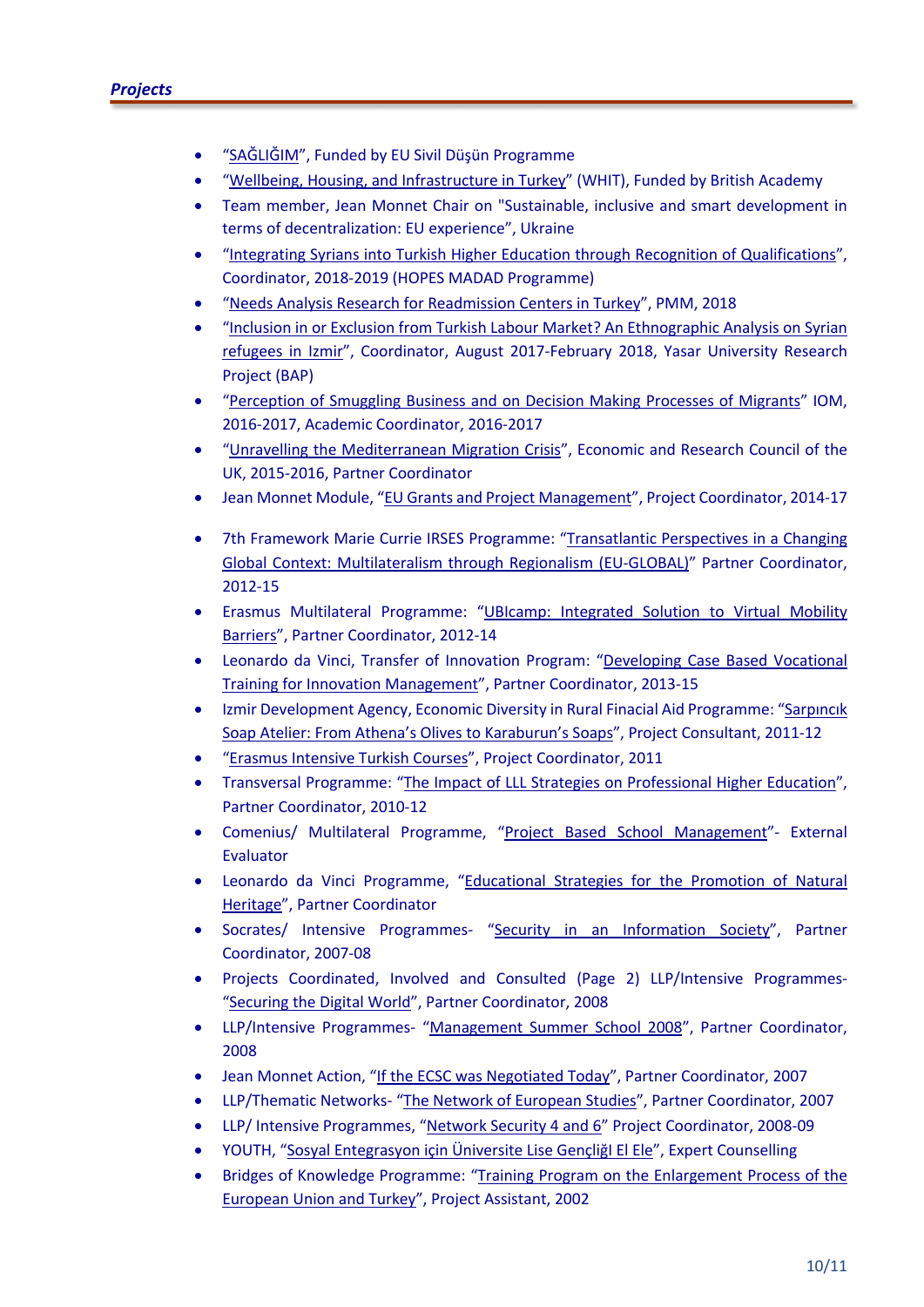- Jean Monnet A3022, "ResearchingEurope: The European Integration by the View of Young Researchers", Project Assistant, 2003
- INTERREG III B MEDOCC Programme "Network of Mediterranean Universities and other Academic Institutions- Master in Euro-Mediterranean Affairs", Project Assistant, 2002- 2003
- British Council-ODTÜ "Next Generation Europeans: Diversity in Action", Project Assistant, 2003
- Wageningen University (Netherlands), "Turkey in the European Union: Exploring the Consequences for Agricultural, Food, Rural Development and Structural Policy", Project Assistant, 2004

## *Awards and Scholarships*

- UNESCO Chair on International Migration (2016-…)
- Jean Monnet Module Grant, "EU Grants and Project Management" (2014-2017)
- Research Fellow at University of Pittsburgh (USA), Marie Curie Grant, 2015
- Research Fellow at University of California Berkeley (USA), 2009
- Wageningen University (Netherlands), Ministry of Agriculture NL Grant

### *Administrative Experience*

- UNESCO Chair on International Migration established at Yasar University (2016-2024)
- Chair of International Relations Department, Yasar University (2019-2021)
- Founder and Director, Yasar University European Union Research Center (2005-2015)
- Erasmus Institutional Coordinator (2005-2015)

#### *Graduate Student Supervision*

- Bensu Anar, Yaşar University Graduate School of Social Sciences International Relations, *Thesis: Wellbeing and Integration Policies at Local Level: Case of Syrians in Izmir (ongoing)*
- Gozde Ozsarsilmaz, Yaşar University Graduate School of Social Sciences International Relations *Thesis: Engagement of Civil Society Organisations in Migration Policies: Case of Greece (ongoing)*
- Evelyne Casper, Yaşar University Graduate School of Social Sciences International Relations, *Thesis: Impacts of Development Aid on Migration Flows: Case of the Democratic Republic of the Congo (2022)*
- Thaqib bin Shaker, Yaşar University Graduate School of Social Sciences International Relations, MSc, Thesis: *"Assessing the Role of NGOs and Civil Society in ASEAN Migration Governance"*  (2018)
- Sebla Kağnıcı, Yaşar University Graduate School of Social Sciences International Relations, MSc, Thesis: "*The impact of EU mobility programmes on the construction of European identity: A study on Turkish Erasmus students*" (2016)

## *Employment*

- Yaşar University, academic staff (2007-…), Izmir/Turkey
- Yaşar University, European Union Center, Founder and Director, (2005-2015)
- Middle East Technical University, Research Assistant (2002-2005), Ankara/Turkey
- Turkish Daily News, Correspondent (part-time), (1997-2000), Izmir/Turkey